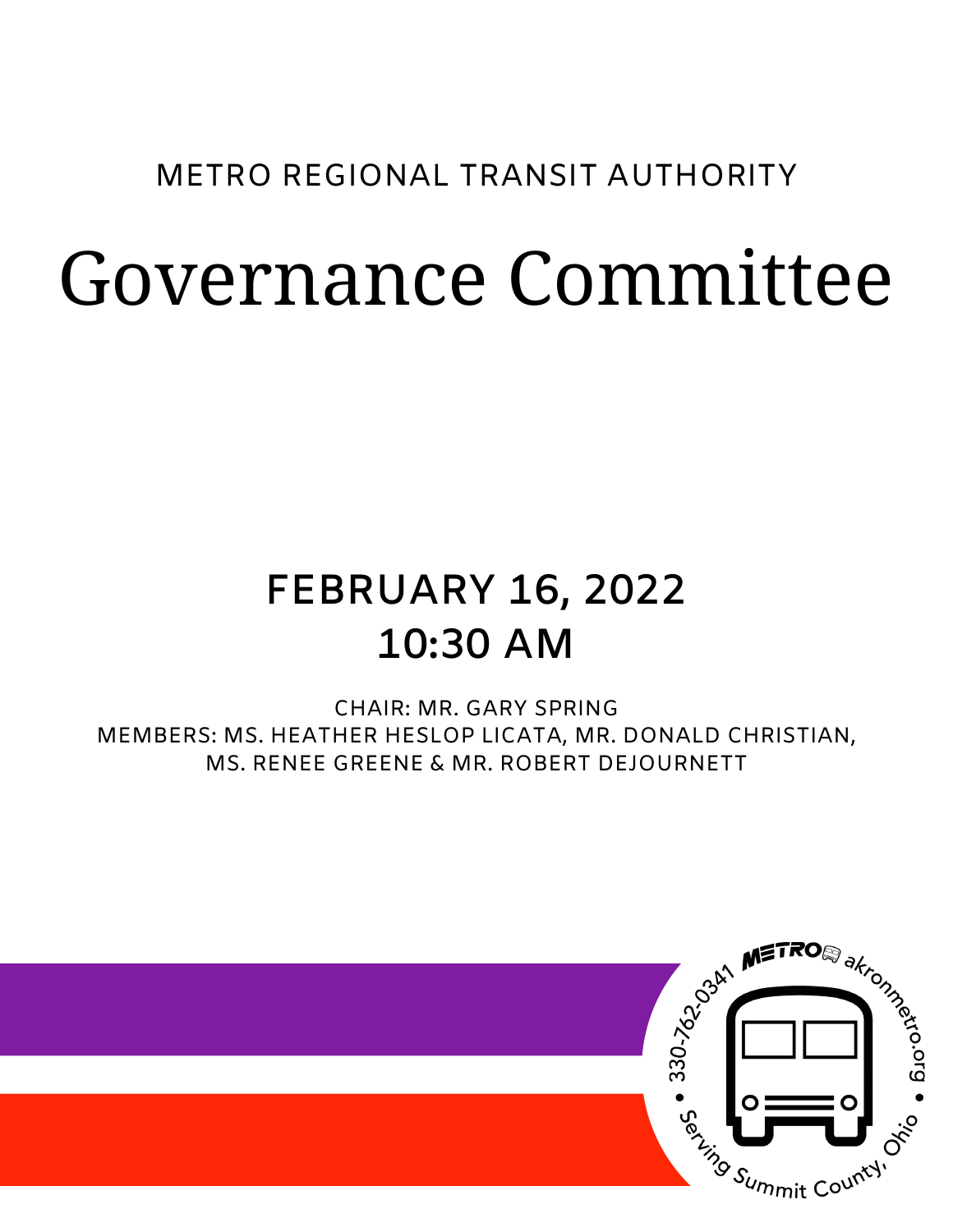#### **METRO RTA GOVERNANCE COMMITTEE MEETING AGENDA ROBERT K. PFAFF TRANSIT CENTER BOARD ROOM WEDNESDAY, FEBRUARY 16, 2022 10:30 AM**

#### **ITEM 1: CALL TO ORDER**

#### **ITEM 2: APPROVAL OF MINUTES FROM JUNE 23, 2021 MEETING**

#### **ITEM 3: DISCUSSION ITEMS**

- Nominations for President and Vice President of METRO Board of Trustees
- **ITEM 4: UNFINISHED BUSINESS**
- **ITEM 5: CALL FOR ADJOURNMENT**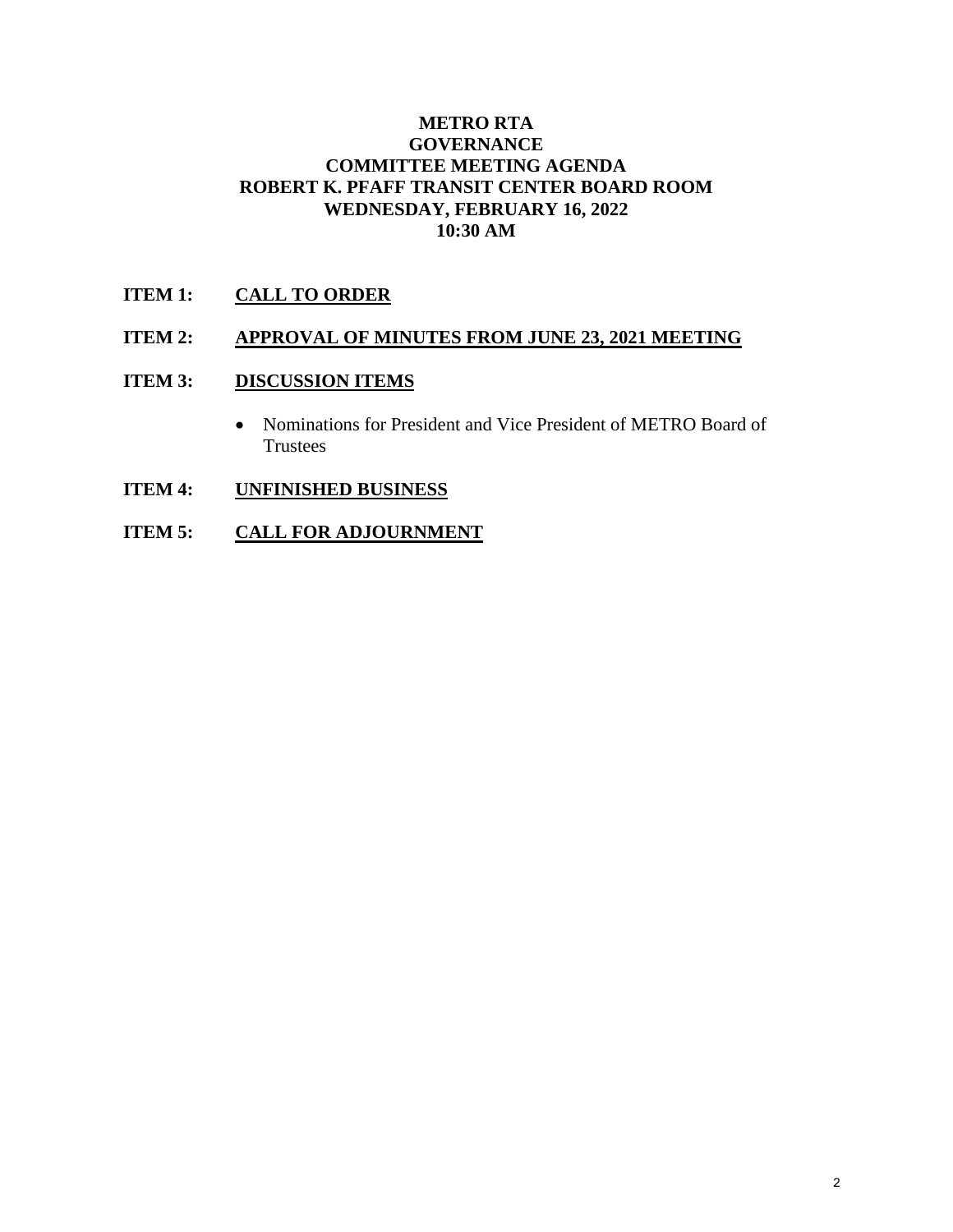#### **METRO RTA GOVERNANCE COMMITTEE MEETING MINUTES ROBERT K. PFAFF TRANSIT CENTER BOARD ROOM JUNE 23, 2021 10:00 AM**

#### **ITEM 1: CALL TO ORDER**

Attendees: Gary Spring, Robert DeJournett**,** David Prentice, Heather Heslop Licata, Donald Christan, Renee Greene, Dawn Distler, Jarrod Hampshire, Wayne Cole (TWU), Crystal Hill (TWU)

Guests Present: Helen Carroll

Mr. Gary Spring called the meeting to order at 10:38 a.m.

#### **ITEM 2: APPROVAL OF MINUTES FROM JANUARY MEETING**

Motion to approve minutes by Ms. Renee Greene. Second by Ms. Heather Heslop Licata.

#### **ITEM 3: DISCUSSION ITEMS**

Mr. Gary Spring introduced the two topics of discussion for the meeting: Board member roles and proceedings of Rick Speelman arbitration.

There was a general discussion regarding the participation of board members in the arbitration proceedings with Mr. Speelman. The validity of subpoenas was provided to Ms. Licata and Mr. David Prentice by TWU attorneys. The committee discussed the fiduciary responsibilities of board members testifying in opposition of the best interests of METRO. Mr. Prentice stated he was subpoenaed, he testified, and he told the truth.

Both Mr. Prentice and Ms. Licata spoke to their recall of the March Board meeting regarding the use of the new onboard cameras. The meeting was replayed for the committee and the information recounted was not found on the video. Mr. Prentice and Ms. Licata conceded that the recalled discussion had not taken place at the March Board meeting, but still contended that they remembered the discussion at an in-person, open session of the Board but could not figure out when this potentially was.

Ms. Distler and Mr. Hampshire stated the information recalled by Mr. Prentice and Ms. Licata was not stated by either of them. Mr. Hampshire stated he has no authority to make such a statement. Ms. Distler spoke to the intent of the cameras